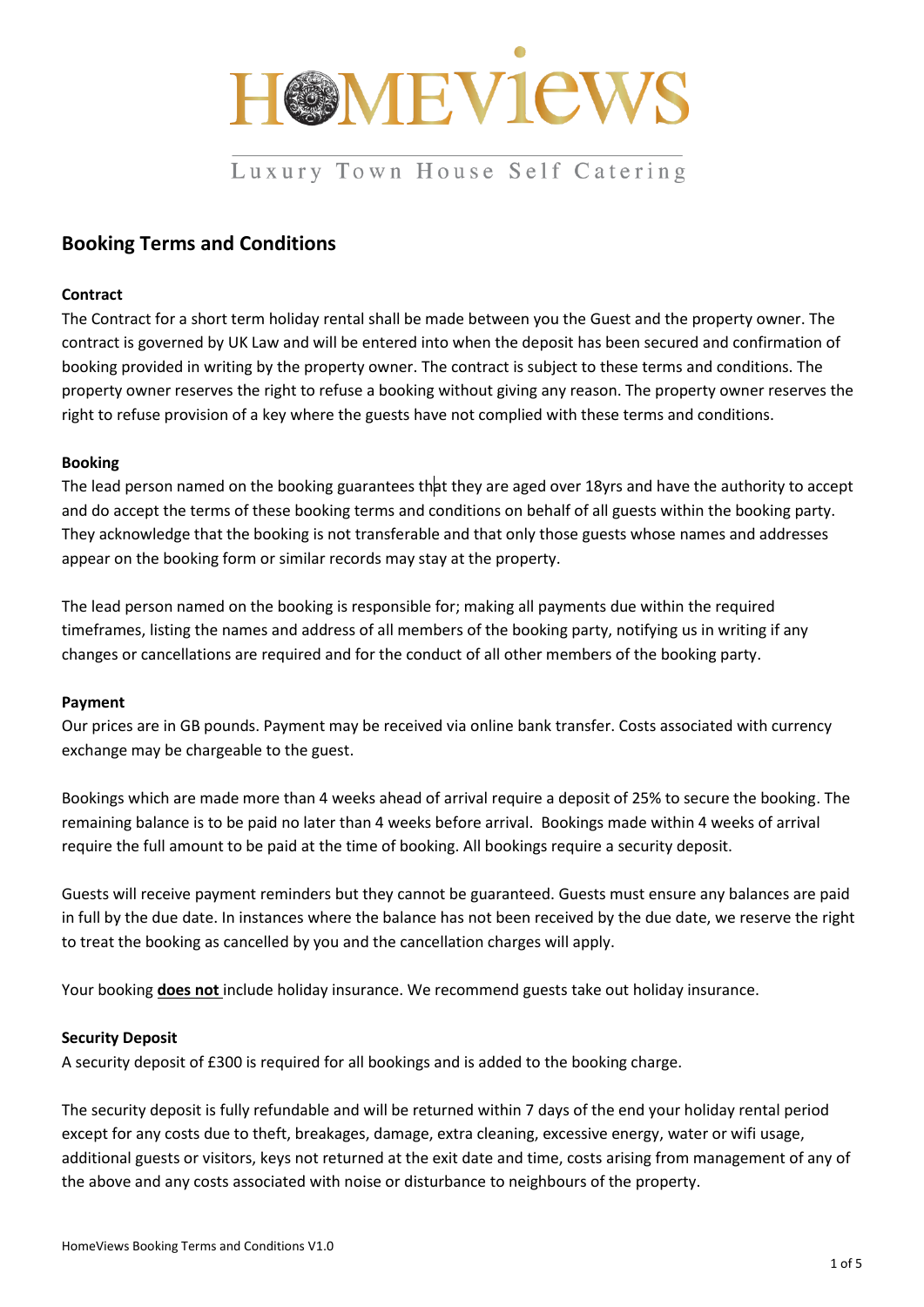#### **Prices**

We reserve the right to alter any of our advertised rental prices in the event of government imposed changes or in the event that we make an error. Where an error has been made the guests cancellation charges will be waivered.

## **Guest Booking Alterations**

We will always endeavour to comply with guest alteration requests. In the event that the alteration request is received after the booking confirmation has been sent and the request is for a change to different dates or a reduced number of nights, the original booking will be treated as a cancellation.

## **Guest Cancellations**

All cancellations must be received in writing from the booking guest. Cancellation of booking will be effective from the date the written cancellation notice is received by the property owner. The property owner strongly recommends that guests take out insurance against cancellation.

When a guest cancels, regardless of reason (including ill health, weather and travel reasons) the deposit will be non-refundable and if received within 4 weeks of arrival then no refund is payable.

In all cases the property owner will try to re-let the property. Where this is possible the guests will receive a full refund minus a £25 administration charge and any other costs associated with financial transactions or re-letting.

## **Host cancellations**

On the rare occasion that due to unforeseen circumstances we are unable to provide your requested accommodation we will notify you as soon as possible. In this event we will do our utmost to relocate you to another of our properties or if failing this we will refund you all money you have paid.

#### **Advertised facilities**

The properties may vary from time to time from the photographs. Not all items, equipment and facilities advertised will be available at all times due to breakdown, malfunction or other reasons. The property owner will try to rectify any malfunctions as soon as possible but no refund of the money paid by the guest will be made.

#### **Right of entry**

The property owner will not enter the property during your rental period without your agreement. However the property owner and appointed workers will be allowed access at all reasonable times for the purposes of inspection or to carry out any necessary repairs or maintenance. Appointed maintenance workers will have access to the property for such things as gardening, window cleaning and we shall endeavour to inform you if these are arranged during your rental period.

#### **Services**

The rental fee includes bed linen and towels during your stay. Beds will be made up before your stay. Electricity, gas and water are included within the rental charge. Abuse of service provision will incur costs back to the guest.

#### **Health, Safety and Security**

Health, safety and security guidance must be followed at all times. The properties are unsupervised and the guests use them at their own risk.

## Children under 18 years and adults requiring care

HomeViews Booking Terms and Conditions V1.0 Booking guests need to be aware that items for additional health, safety and security including stair gates, cupboard door locks, bed bars, mattress protectors, fire guards, electrical socket blockers, twisting door locks etc. have not been installed at the property.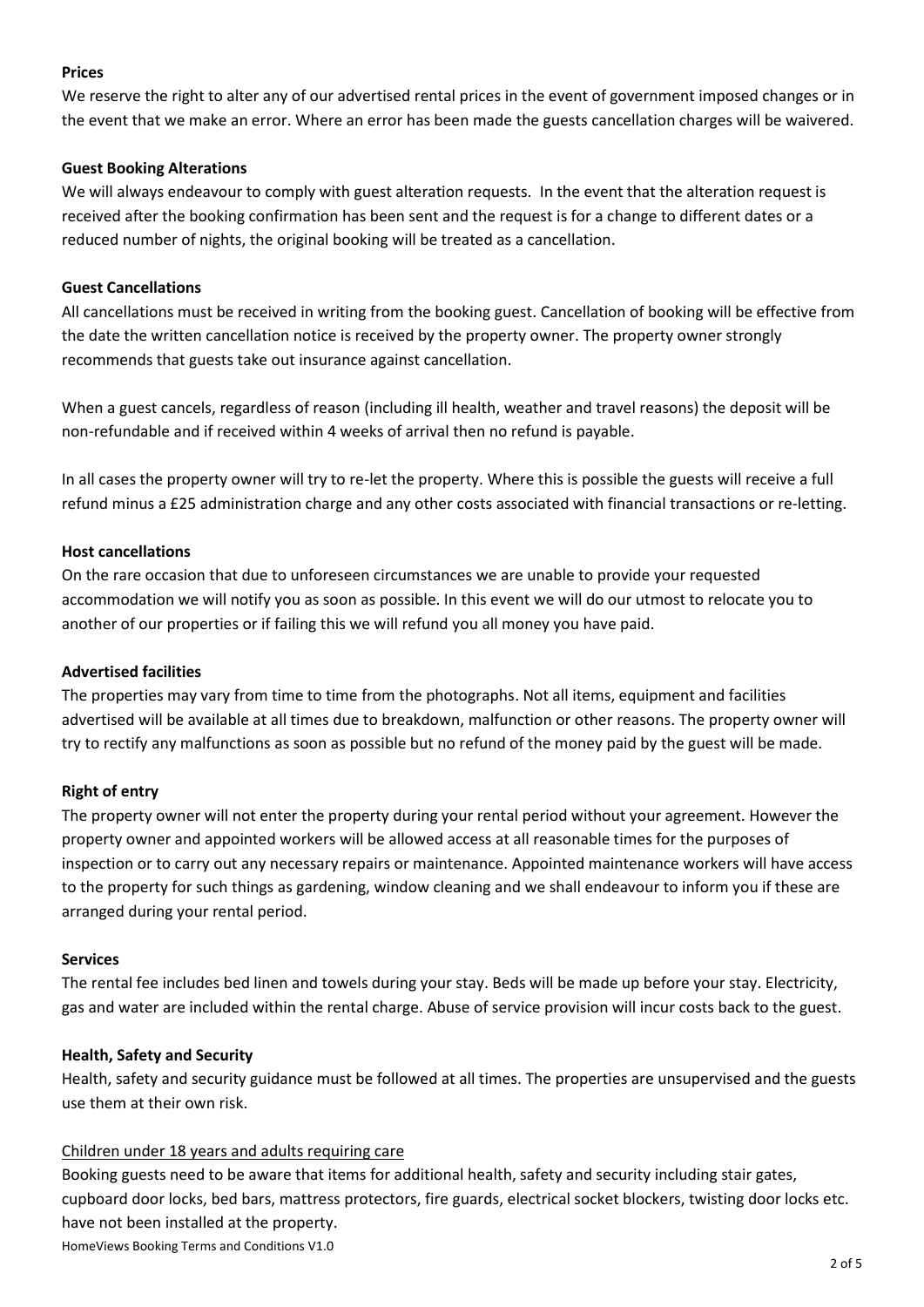## **Rental Period**

The property is let as Holiday Accommodation and on the basis that neither the hirer or nor anyone else has any right to remain in the property after the booking period. The guests are not permitted to conduct a business, trade or profession from the premises.

#### **Check in and check out**

The rental period commences from 3:30 pm on the arrival day and ends at 10am on the departure day. Guests who would like to arrive early or leave late may only do so at the prior written permission of the property owner. This may not always be possible and where it is possible additional charges may be applicable.

#### **Visitors and additional guests**

No subletting and no unauthorised guests (or visitors) are allowed to enter the property at any time without prior written agreement by the property owner.

#### **Pets**

Pets are not allowed unless by the express permission of the property owner and will incur additional costs.

Guide dogs and other support animals required for accessibility are allowed at the property. The Property owner must be informed at the time of booking to enable suitable preparations.

## **Smoking**

The properties are strictly no smoking. Please ensure that smoke generated from smoking outside is not allowed to enter the property and please ensure all cigarette butts are disposed of safely and in the provided pots / bins.

Costs incurred by the damage or cleaning caused by smoking will be passed onto the guest.

## **Care of the property**

Guests should take reasonable and proper care of the property and its furniture, fixtures, fittings and equipment, in or on the property and leave them in the same state of repair and in the same clean and tidy condition at the end of the rental period as was found at the beginning.

In the event that you should notice damage in your accommodation or faulty equipment please let the property owner know immediately so that the appropriate action can be taken.

The owner may make reasonable additional charge for additional cleaning work if the property is left in a dirty condition or an abnormal mount of refuse needs to be disposed of.

Guests are required to ensure

- normal security precautions are applied including locking all doors and securing all windows when the property is unoccupied and whilst the occupants are asleep to prevent intruders
- the key safe has had the code shuffled to prevent intruders and keys returned at checkout time
- lights are turned off and heating turned down to 15 degrees when the property is unoccupied
- fixtures, fittings and equipment are not removed from the property and used solely for their intended purpose
- strictly no candles, incense candles, fires in or on the property, no fireworks, no smoking
- to read and observe all health and safety guidance provided at the property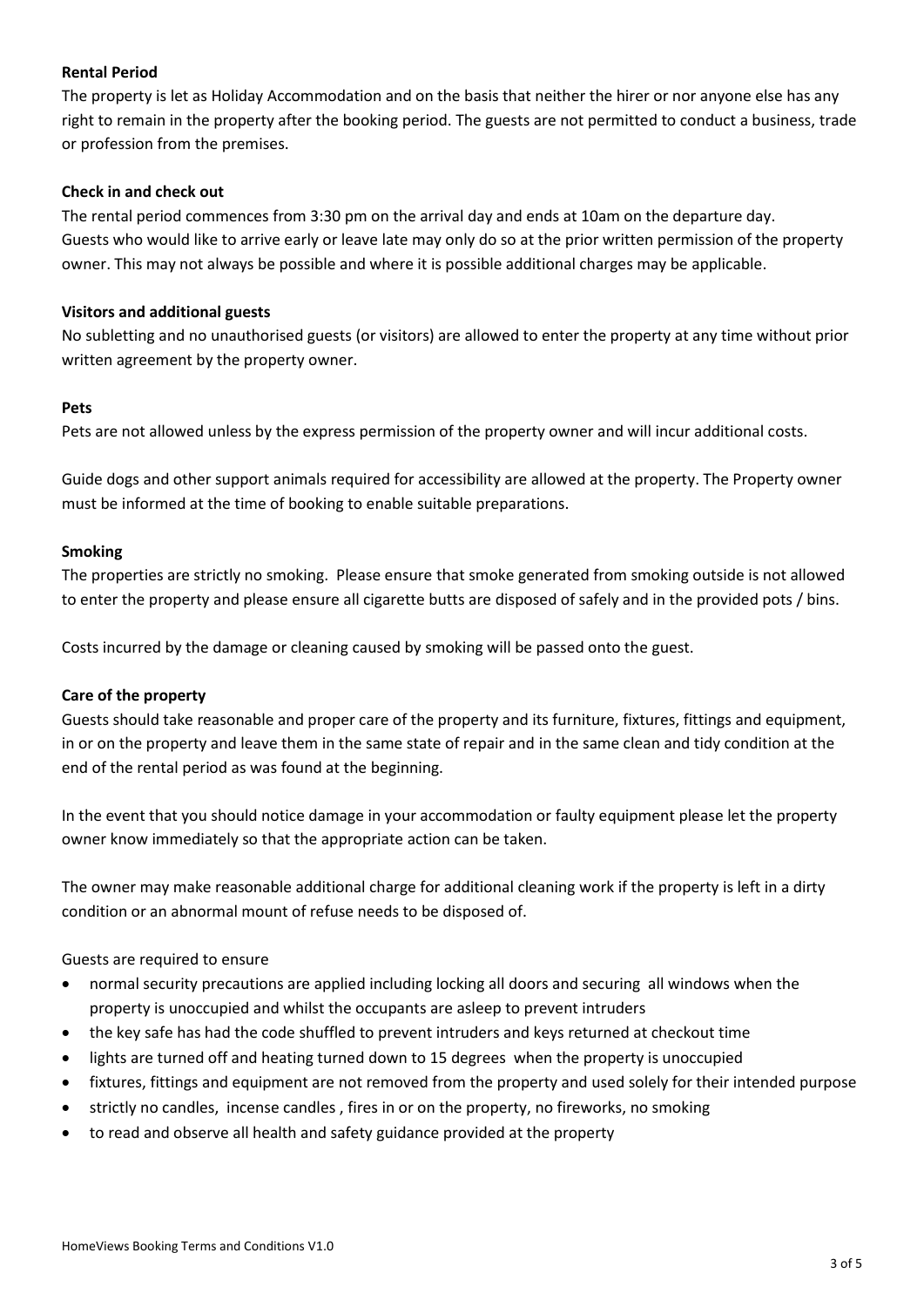#### **Breakages, damage or missing items**

If there have been any breakages or damages during your stay please inform the property owner immediately. The accommodation will be inspected at the end of your rental period and before any other guests arrive. The security deposit return will be based on the inspection following the guests stay.

## **Guest's behaviour**

Guests must treat the property with respect at all times and in particular must ensure that the level of noise emanating from the property is reasonable at all times and does not disturb local residents. If the property owner or appointed responsible person is of the reasonable opinion that any person within the booking party is not suitable to continue their occupation of the property because of unreasonable behaviour, damage, nuisance or breach of these terms and conditions your booking contract will be terminated. Guests will be required to leave the property immediately. No refunds will be made, we will not pay for any expenses or costs incurred as a result of the termination. Guests will be responsible for paying for damage, costs and meeting any claims subsequently made against us as a result of you and your party's actions.

## **Wifi**

Wifi connection is provided free of charge. If the wifi connection fails we will do everything we can to help get it reconnected but we cannot guarantee availability. Please do not use the wifi data excessively. It is suitable for checking emails, social media, general surfing and not for streaming, prolonged YouTube watching or uploading / downloading. Abuse of the wifi usage will incur costs back to the guest

Please use the internet responsibility and ensure no illegal material is accessed or downloaded using our wifi connection.

## **Parking**

Free parking is provided on a driveway at the property, Guests are requested not to block the driveways or walkways around the property or obstruct the roadway. Vehicles, accessories and contents are left entirely at the guest's risk.

## **Public utilities**

The property owner takes no responsibility for the failure of public utilities including suppliers of electricity, gas, telephone, internet, cable television or water services

## **Force Majeure**

The property owner cannot accept responsibility of pay compensation where our contractual obligations to you is prevented or affected by reasons or circumstances which we could not foresee or avoid and all situations which amount to force majeure. These events include such circumstances as destruction or damage of your accommodation (which cannot be satisfactorily remedied before your arrival date) through fire, flood, explosion, storm, other weather damage, subsidence, electrical or gas supply failure, break-in, criminal damage, civil strife, natural or nuclear disaster, war or threat of war, actual or threatened terrorist activity and all similar situations beyond our control.

## **Liability**

The property owner cannot accept liability or any damage, expense, injury, death or loss of any nature whatsoever suffered by any person(s) from any causes other than the proven negligence of the property owner. You must take all reasonable steps to safeguard your personal property and no liability to you is accepted in respect of damage to or loss of such property.